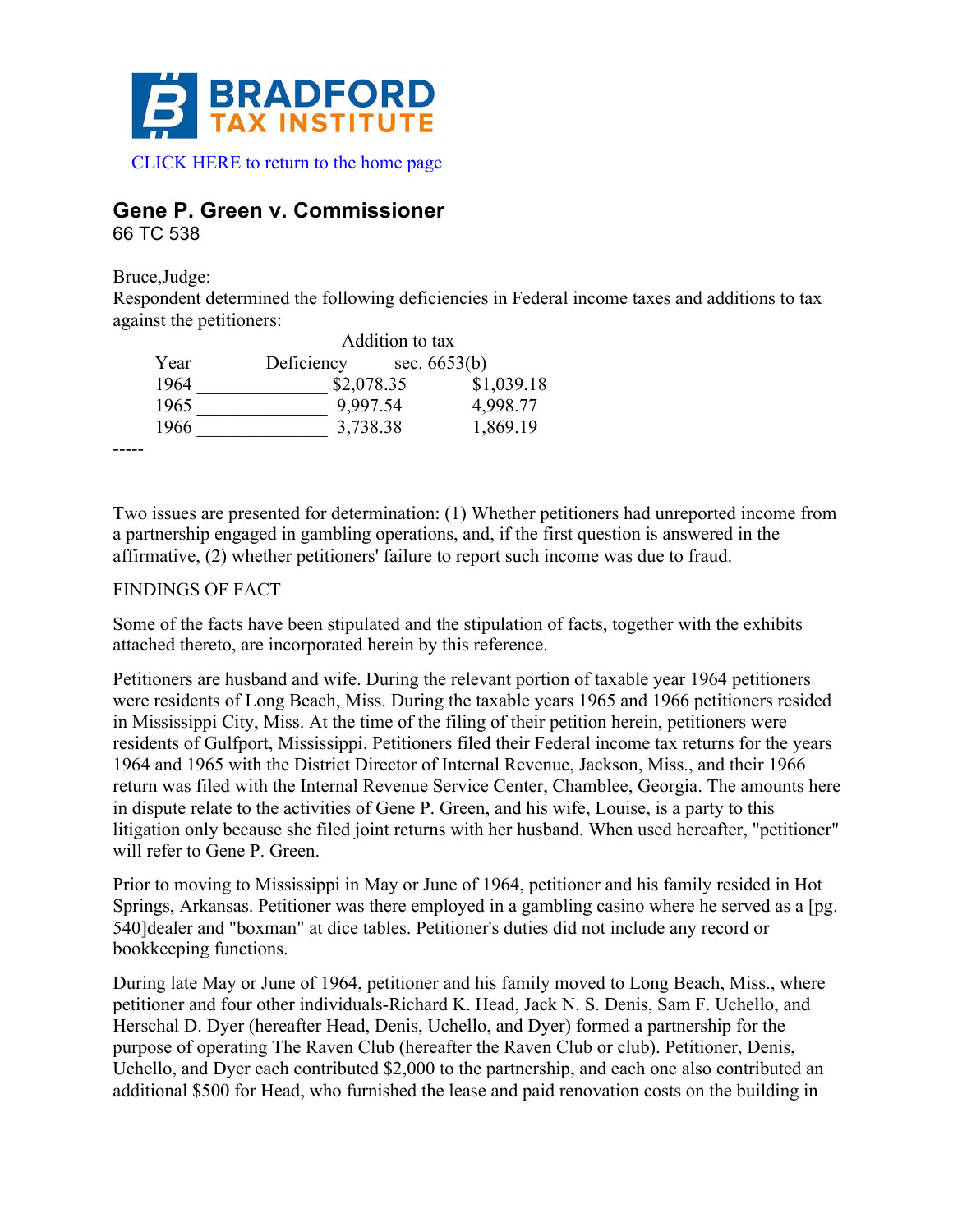Biloxi which housed the Raven Club. The partners agreed to share profits equally and the three active partners, petitioner, Denis, and Uchello were to be paid salaries of \$100 a week. The partnership, and successor partnerships which operated the Raven Club, employed the cash receipts and disbursements method of accounting. The partnerships did not maintain a bank account.

The Raven Club began operation on July 18, 1964, and continued in existence until June 30, 1966. The club provided free food and beverages to customers and offered a variety of gaming activities including two dice tables, one roulette wheel, three blackjack tables, and slot machines.

On January 22, 1965, Dyer withdrew from the partnership, and the four original partners formed a new partnership which was similar in all respects to the former partnership. During the period from May 1965 through October 1965, the partnership conducted similar gambling operations at another Biloxi establishment, The Sa When Club. The Raven Club and the Sa When operations were treated as one combined partnership business. On March 5, 1966, Head withdrew from the partnership and petitioner, Uchello, and Denis formed a new partnership to conduct the Raven Club business.

Customers were required to use chips in making wagers. No cash was allowed on the gambling tables. Patrons could purchase chips from a "boxman" stationed at each table. When a customer concluded his play for the evening, a "boxman" would exchange any remaining chips for cash. There was no central cashier's cage and the "boxmen" did not record the amounts received for chips nor the amount paid to redeem chips. [pg. 541]

The cash in the several boxes constituted the gambling bankroll or "kitty." All gambling payouts, amounts paid to redeem chips, as well as all business expenses, e.g., rent, utilities, and food, were paid in cash from the "kitty." Petitioner normally carried the "kitty" on his person. However, if the "kitty" became extremely large, other partners would share the responsibility of carrying the currency.

Petitioner was primarily responsible for maintaining partnership records although he had no previous experience or training as a bookkeeper. At the end of each gambling day petitioner and at least one other partner would count the money in the boxes. If, after taking into account all expense disbursements, the amount exceeded the count on the preceding day, the partners would record a "win" and the amount thereof. Conversely, if the amount in the "kitty" was less than the amount present on the preceding day, the difference was recorded as a "lose." The difference represented the net gain or loss for that day without regard to each separate gain or loss from a particular gaming activity. The partnership maintained a daily record of the beginning bankroll, gain or loss from gambling, and operational expenses incurred. This record was maintained by petitioner in calendar notebooks for each year of operation. An example of entries from the 1964 notebook are set forth herein:

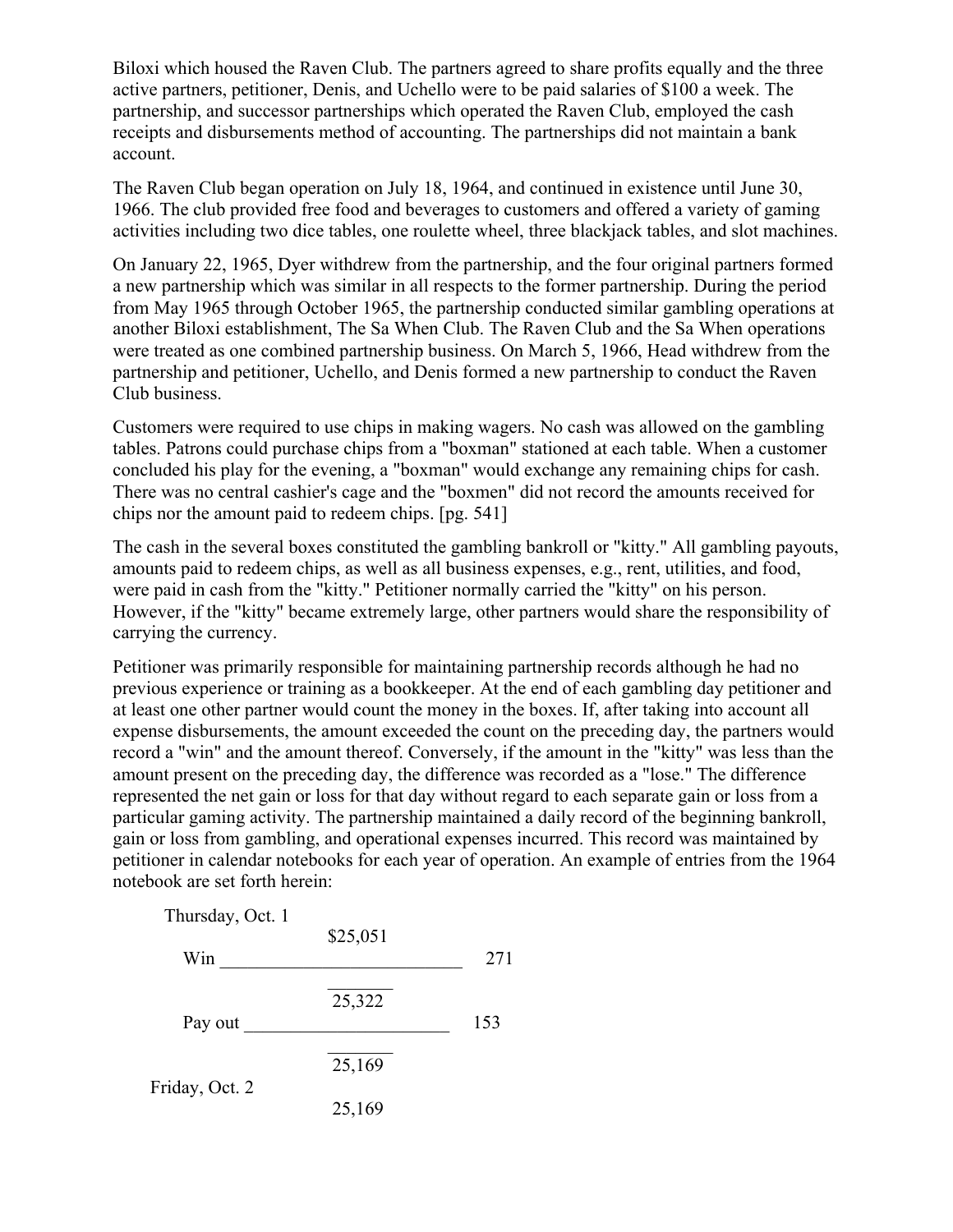

#### [pg. 542]

These entries indicate that prior to beginning play on October 1, 1964, the partnership bankroll was \$25,051. The partnership had a net gain of \$271 as a result of play that evening and paid \$153 in expenses. Similarly, the partnership lost \$60 as a result of operations on Friday, October 2, 1964, and paid \$45 in expenses. The Club was closed on Saturday, October 3, however the weekly payroll and employee tax withholding are reflected.

The partnership records thus reflected daily net gains and losses from gambling and the total amount of cash paid for necessary expenses and salaries. This record and all cash receipts for expense items were delivered monthly to William G. Murphy, Jr., an experienced public accountant, who maintained a journal and general ledger for the partnership. With the cash receipts for all expense disbursements, Murphy was able to identify and account for all expense payments noted in the daily record. For example, the credit entries to "cash" and debit entries to various expense accounts for October 1 and 2, 1964 (see the daily record illustration above), indicate the following expense disbursements:

|                                                   |  | <b>Building</b>   |                    |  |
|---------------------------------------------------|--|-------------------|--------------------|--|
| Cash Repair Linen Liquor<br>Oct.                  |  |                   |                    |  |
| 1 Grover Graham Jr. & Co. 5146.26 --- -- \$146.26 |  |                   |                    |  |
| Mobile Linen 1.66 --- \$1.66 ---                  |  |                   |                    |  |
|                                                   |  |                   | $4.75$ --- --- --- |  |
|                                                   |  |                   |                    |  |
| \$152.67                                          |  |                   |                    |  |
|                                                   |  |                   |                    |  |
| Wilkes Printing Co. 17.50 --- --- ---             |  |                   |                    |  |
|                                                   |  |                   |                    |  |
|                                                   |  |                   | $9.45$ --- --- --- |  |
| Sandwiches                                        |  |                   | $5.00$ --- --- --- |  |
|                                                   |  |                   |                    |  |
| 45.10                                             |  |                   |                    |  |
| Oct.                                              |  | Coke Food General |                    |  |
|                                                   |  |                   |                    |  |
|                                                   |  |                   |                    |  |
|                                                   |  |                   |                    |  |
| 2 Gulf Coast Lumber Co.                           |  |                   |                    |  |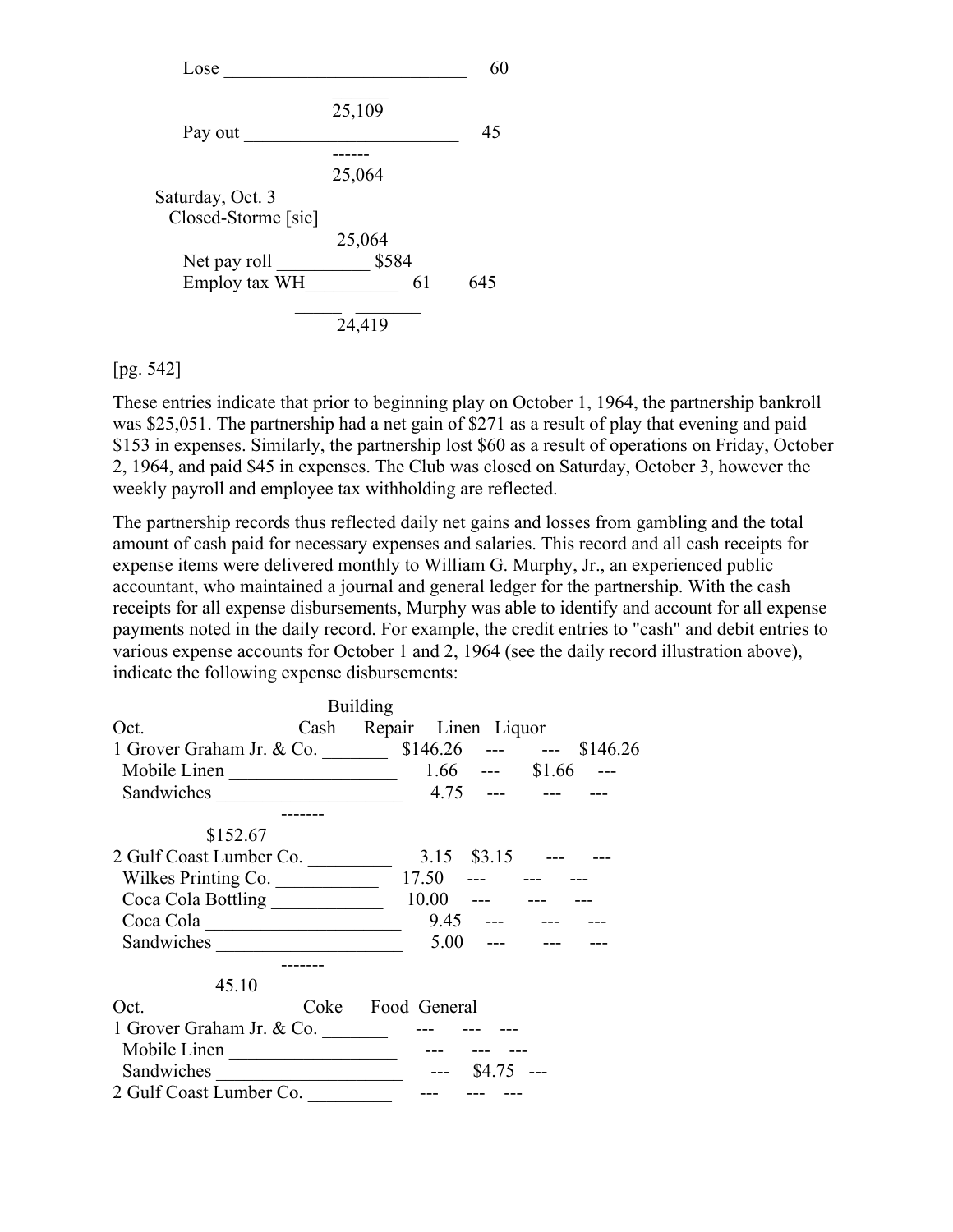| Wilkes Printing Co. | $-517.50$ (office      |
|---------------------|------------------------|
| supplies)           |                        |
| Coca Cola Bottling  | $- - 10.00$ (coke box) |
| Coca Cola           | \$9.45                 |
| Sandwiches          | $$5.00$ ---<br>$---$   |

The partnership daily records, supplemented by cash receipts evidencing payouts, were the sources from which Murphy compiled formal partnership books. Additionally, Murphy prepared Federal employment tax and partnership information returns.

Petitioner also kept a personal record of all partnership gains and losses in a separate notebook. This personal record was maintained in the event the partnership records, which were kept in a desk at the Club, were destroyed or stolen. The figures in both notebooks correspond except that the partnership records were generally more detailed.

Petitioner was a partner in each of the three partnerships which operated the Raven Club. A total of five partnership [pg. 543]information returns, Forms 1065, were filed during the 24 months the Raven Club was in operation. Partnership gross income was computed by netting all daily win and loss figures during the taxable period. The net result was reported on line 1 of the partnership returns as "Gross receipts" and also on line 12 as "Total income." Deductible business expenses were subtracted from this figure to arrive at distributable income.

The records of the Raven Club indicate the following wins and losses during the 3 calendar years of operation:

| Calendar year 1964                              |            |     |
|-------------------------------------------------|------------|-----|
|                                                 |            |     |
| Number of days on which losses are reported     |            | 58  |
|                                                 |            |     |
| Total days of operation                         |            | 162 |
|                                                 |            |     |
|                                                 |            |     |
|                                                 |            |     |
|                                                 | 53,420.00  |     |
| Calendar year 1965                              |            |     |
|                                                 |            | 216 |
| Number of days on which losses are reported 127 |            |     |
|                                                 |            |     |
| Total days of operation                         |            | 343 |
| Total amount of wins 260,993.00                 |            |     |
|                                                 |            |     |
|                                                 |            |     |
| Net income from gambling                        | 139,760.00 |     |
| Calendar year 1966                              |            |     |
| Number of days on which wins are reported       |            | 90  |
| Number of days on which losses are reported     |            | 61  |
|                                                 |            |     |
|                                                 |            | 151 |
|                                                 | 90,687.10  |     |
| Total net losses                                | 62,691.00  |     |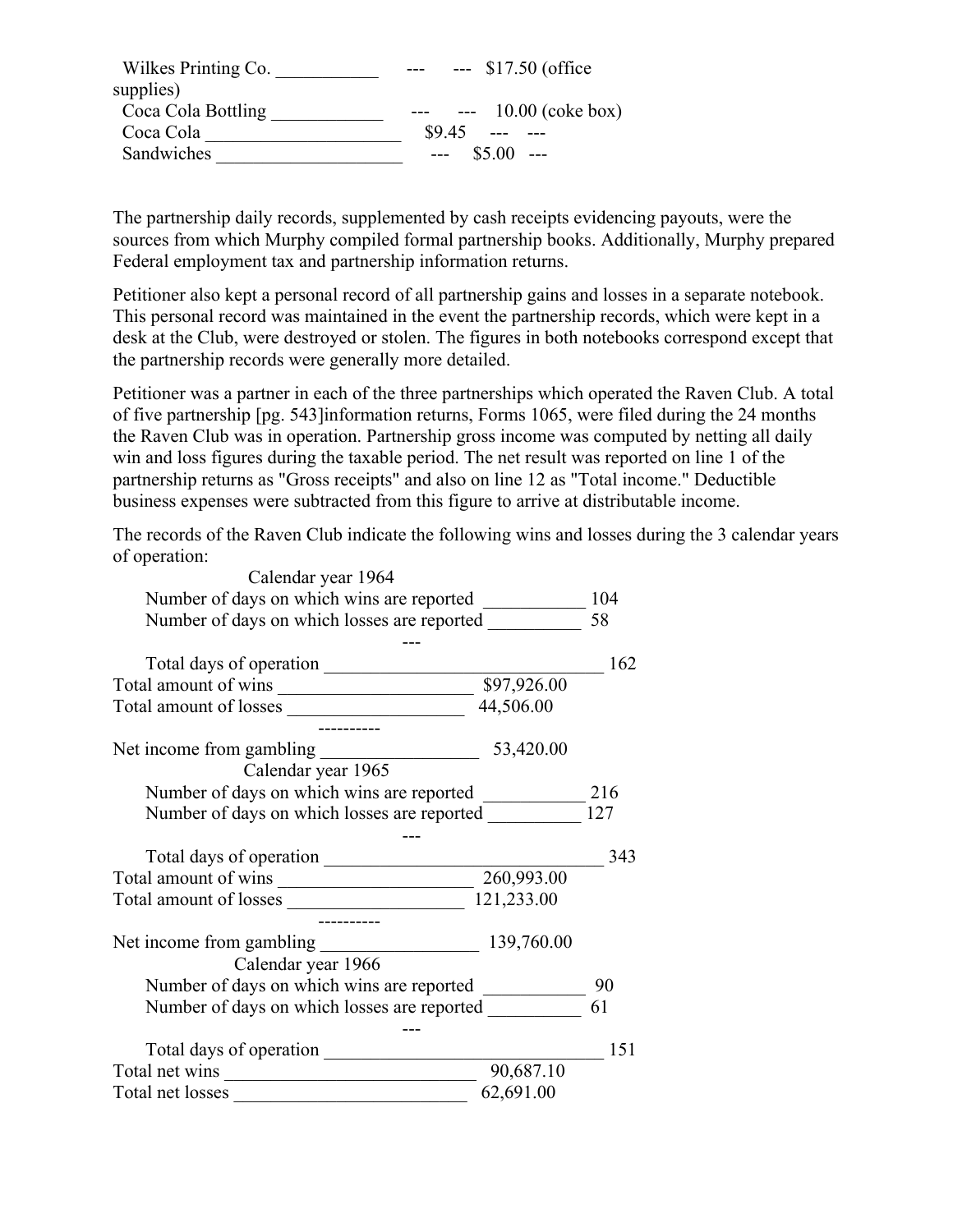Respondent disallowed all daily loss figures and correspondingly increased partnership income by the same amount.

The parties have stipulated that no method, other than disallowance of the net daily gambling losses, was used in determining petitioners' gross income. [pg. 544]

## ULTIMATE FINDINGS OF FACT

The Raven Club incurred deductible gambling losses during the taxable years in the following amounts:

| 1964 | \$40,055.40  |
|------|--------------|
| 1965 | 109, 109. 70 |
| 1966 | 56,421.90    |

### **OPINION**

.

Respondent contends that the records maintained by the Raven Club partnerships do not satisfy the requirements of section 6001, and the regulations thereunder, since they do not contain information as to gross receipts and total gambling disbursements. Respondent also contends that the records are inadequate to determine the character of income and deductions under section 702(b). Further, respondent claims that the records fail to prove the total amount of gambling losses and, therefore, a deduction under section 165(d) is not allowable. Finally, the Government contends that since the records fail to "clearly reflect income," it has authority by virtue of section 446(b) to disallow all daily net losses and accordingly to increase petitioner's distributive share of partnership income.

The deficiency determination by respondent is presumptively correct, Welch v. Helvering, 290 U.S. 111, 115 (1933); Wickwire v. Reinecke, 275 U.S. 101, 105 (1927), and petitioner bears the burden of proving otherwise. Rule 142, Tax Court Rules of Practice and Procedure. The disallowance of daily net gambling losses is not an arbitrary, erroneous or unreasonable method of reconstructing income under certain circumstances. Stein v. Commissioner, 322 F.2d 78 (5th Cir. 1963), affg. a Memorandum Opinion of this Court; Plisco v. United States, 306 F.2d 784 (D.C. Cir. 1962). Disallowance of such losses is based on the theory that the total amount of wins can be accepted as an admission against interest while the amount of total losses is merely a self-serving declaration which must be proven by verifiable data. Respondent did not consider using another method of reconstructing income but, according to the testimony of the revenue agent, relied on "case law" in disallowing all losses.

Respondent urges that Stein v. Commissioner, supra, is controlling since this Court is obligated to follow decisional law "squarely in point" by the Court of Appeals to which an appeal in [pg. 545]the instant case would lie. Jack E. Golsen, 54 T.C. 742, 757 (1970), affd. 445 F.2d 985 (10th Cir. 1971), cert. denied 404 U.S. 940 (1972). Such reliance is misplaced since we find little similarity between Stein and the case at bar.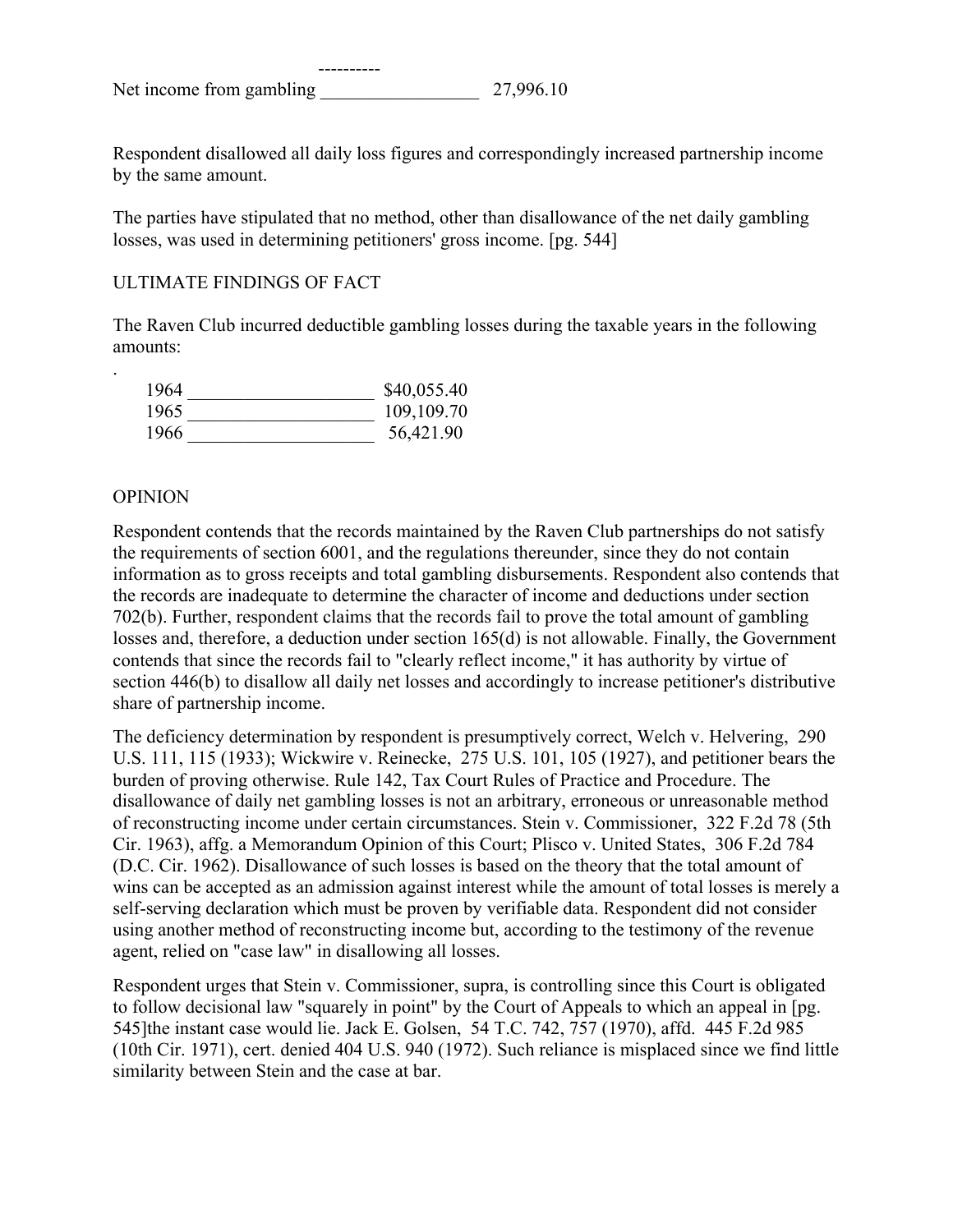The taxpayer in Stein was a professional gambler most of whose gambling activities included poker, dice, gin rummy, and betting on sports events. He did not engage in bookmaking or operate a gambling establishment. He purportedly counted his bankroll prior to engaging in a gambling activity, but made no record of this amount. At the conclusion of his play he recounted his bankroll to determine whether he had a gain or loss. The difference between what he remembered his beginning bankroll to have been and his ending balance was noted on a scrap of paper, such as a cocktail napkin, match cover, soap wrapper, etc., with the date and a "W" or "L" indicating a win or loss. These scraps of paper were allegedly retained in a drawer at the taxpayer's home and the daily win and loss figures were transcribed in a notebook at the end of each year. The taxpayer computed his income for the taxable year by netting all wins and losses recorded in the notebook. At trial the taxpayer relied on the summarized records contained in his notebook to prove gambling gains and losses. These records were found on the whole to be unreliable and the truthfulness of taxpayer's testimony was questionable. Under these circumstances, where there was no corroborating evidence, the disallowance of daily net loss amounts was upheld. Further, the Cohan rule, Cohan v. Commissioner 39 F.2d 540 (2d Cir. 1930), was held inapplicable since there was insufficient evidence upon which a valid approximation of deductible losses could be determined.

Similarly, in Plisco v. United States, supra, daily net losses were disallowed a bookmaking partnership. The partners destroyed all verifying records, particularly the betting slips and "20 line sheets," and relied only on books summarizing their daily gambling profits and losses.

While we agree generally with the decisions in Stein and Plisco, we do not regard those cases as authority for respondent to summarily disallow all losses simply because the taxpayer is a gambler who has netted his wins and losses. The question of the amount of losses sustained by a gambling partnership is essentially one of fact to be determined from the entire record, H. T. Rainwater, 23 T.C. 450 (1954), and, obviously, the facts in [pg. 546]each case differ. In our opinion petitioner has met his burden of proving that substantial losses did occur and we are convinced that his records essentially reflect the amount of losses sustained. The present case involves different types of gambling activities and is clearly distinguishable from Stein and Plisco. 2 We hold that petitioner is entitled to his share of partnership losses as set forth in our ultimate findings of fact. We base our determination on the following considerations.

First, petitioner produced original records of the partnership which reported wins, losses, expenses, payroll disbursements, distributions to partners, and a running balance of the partnership bankroll. These records were made at the end of each day's activities and constitute a clear, systematic, and consistent record of the partnership activities throughout the period in which the Raven Club was open. These records were also consistent with the personal records kept by petitioner. The daily computations of "win" or "lose" were made with at least two partners present and apparently were relied on by the absentee partners in determining their division of the profits.

The present case differs from those cases where original records were not submitted in evidence usually because they had been deliberately destroyed. E.g., Plisco v. United States, supra; Anthony Delsanter, 28 T.C. 845 (1957); Jack Showell, 23 T.C. 495 (1954), revd. 238 F.2d 148, 149 (9th Cir. 1956), T.C. Memo 1957-22, on remand revd. 254 F.2d 461 (9th Cir. 1958), T.C. Memo 1960-7 on second remand affd. 286 F.2d 245 (9th Cir. 1961); H. T. Rainwater, 23 T.C. 450 1954. We are not faced with the problem of accepting transcriptions from original records to secondary books. It is recognized that original records do not necessarily assure an accurate account of business transactions, since parties sometimes intentionally or negligently fail to keep complete records. However, original entries may merit consideration.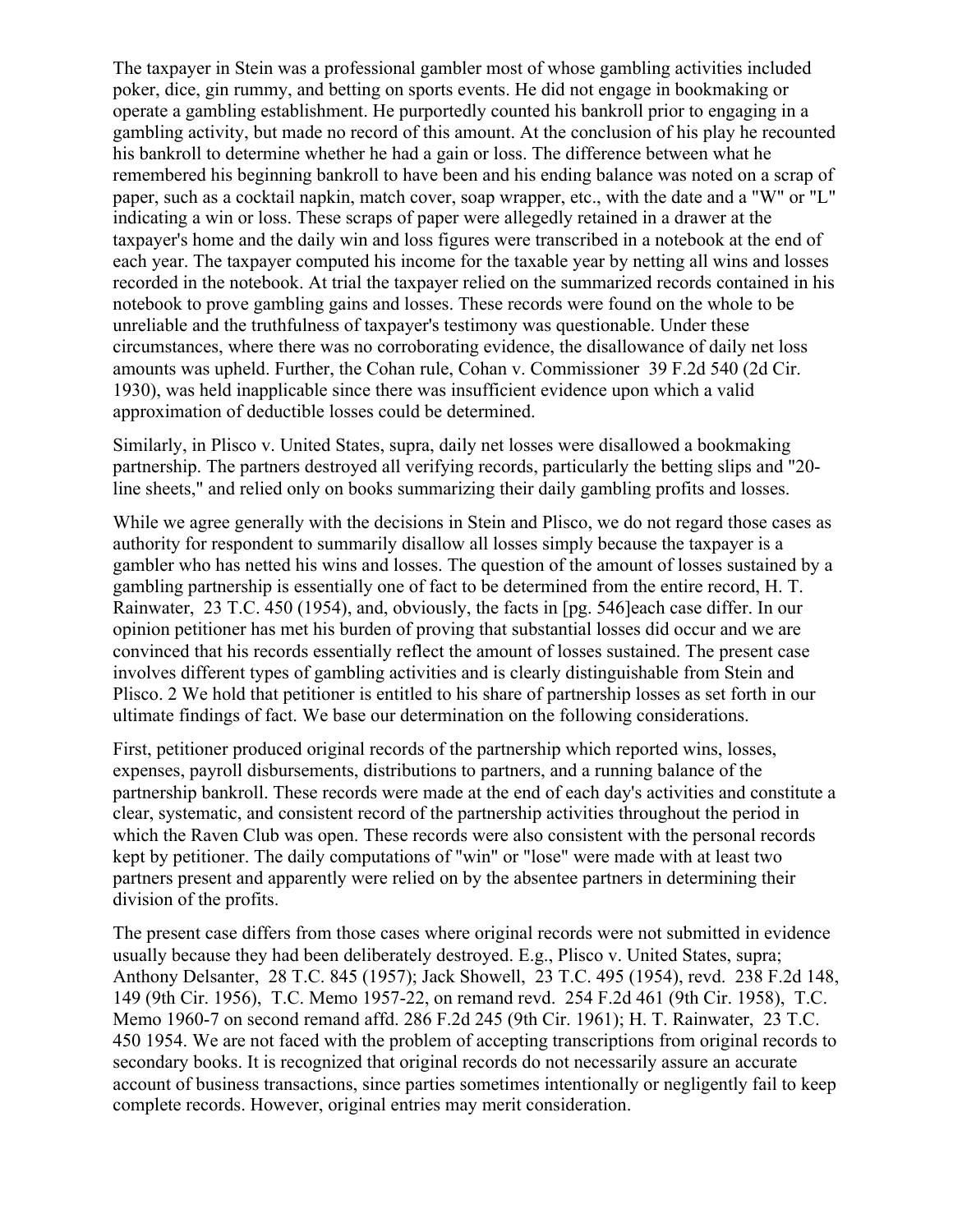The very nature of a casino operation makes it difficult to maintain extensive verifying records in contrast with bookmaking operations on horse racing or sporting events which require written records of each wager in order for the bookmaker and the bettor to have proof of their wager. Also, wagers are oftentimes placed well in advance of the race or event and the [pg. 547] bettor may not collect his winnings until several days after the event. The instant case does not involve bookmaking but casino style gambling where, from a practical standpoint, it is impossible to record each separate roll of the dice or spin of the wheel. Casino operators are not excused from keeping adequate records and they assume a risk in not maintaining books sufficient to verify figures on a tax return. But what constitutes sufficient records depends, in each case, on the nature and complexity of the business. In the present case, we find the records sufficient to show wins and losses and we believe they are substantially accurate.

A qualified public accountant employed by the partners to maintain formal books and records and to prepare their tax returns testified that, in his opinion, the method of reporting used complied with general accounting principles. The regular disclosure of the daily records to an accountant and the maintenance of a journal and general ledger by the accountant which appear to be unusually complete and accurate for a gambling operation of the kind involved herein have in large measure dispelled any notion of connivance or deceit on the part of the petitioner in reporting his gambling losses. Respondent's agents testified that petitioner had been cooperative and forthright throughout their investigation, and from our observation of the petitioner as he testified at the trial, we are satisfied that his testimony concerning his business affairs was substantially trustworthy and credible.

We think it is an obvious fact that a gambling operation such as that conducted by the Raven Club could not have been carried on without incurring some losses. Respondent, in effect, has recognized that the partnership incurred a certain amount of losses to the extent that for each "win" day an unknown amount of losses was subtracted from an unknown amount of wins. It is unrealistic to assume that the operation did not have some days on which losses in excess of wins were incurred. On the basis of all the facts shown in the present case, we see no reason for not accepting the reliability of the partnership records on the "loss" days as well as the "win" days. Cf. John Federika, a Memorandum Opinion of this Court(14 T.C.M. 653, 657-3, P.H. Memo. T.C. par. 55,172 (1955)), affd. per curiam, 237 F.2d 916 (6th Cir. 1956), cert. denied 352 U.S. 1025 (1957), rehearing denied 353 U.S. 931 (1957); Herman Drews, 25 T.C. 1354 [pg. 548] 1354 (1956); Jack Showell, supra. 3

One of the troublesome aspects of this and similar cases is that respondent has not seen fit to indicate what records would be deemed sufficient to prove losses under section 165(d). The regulations under section 6001 certainly do not specify an ironclad formula, particularly for professional gamblers. Apparently it is respondent's position that petitioner's fault was in not maintaining a record of gross receipts and gambling payoffs. A tabulation of the amounts paid for chips less the amount paid to redeem chips would have served to verify the net win or loss figures recorded by petitioners since, under either approach, the same mathematical result would obtain. But failure to account for gross receipts and gambling disbursements does not warrant total disregard of the daily net loss figures where, as here, it is shown that those amounts were obtained from orderly records and, when subtracted from the amounts reported as net wins, are sufficient to calculate gross income and net income. We believe these records are substantially accurate and that the difference between wins and losses constitutes gross income. Cf. James P. McKenna, 1 B.T.A. 326 (1925), and Winkler v. United States, 230 F.2d 766 (1st Cir. 1956).

Section 165(d) permits the deduction of gambling losses to the extent of gambling gains. Under the facts of this case, we think the method of reporting employed by petitioner results in an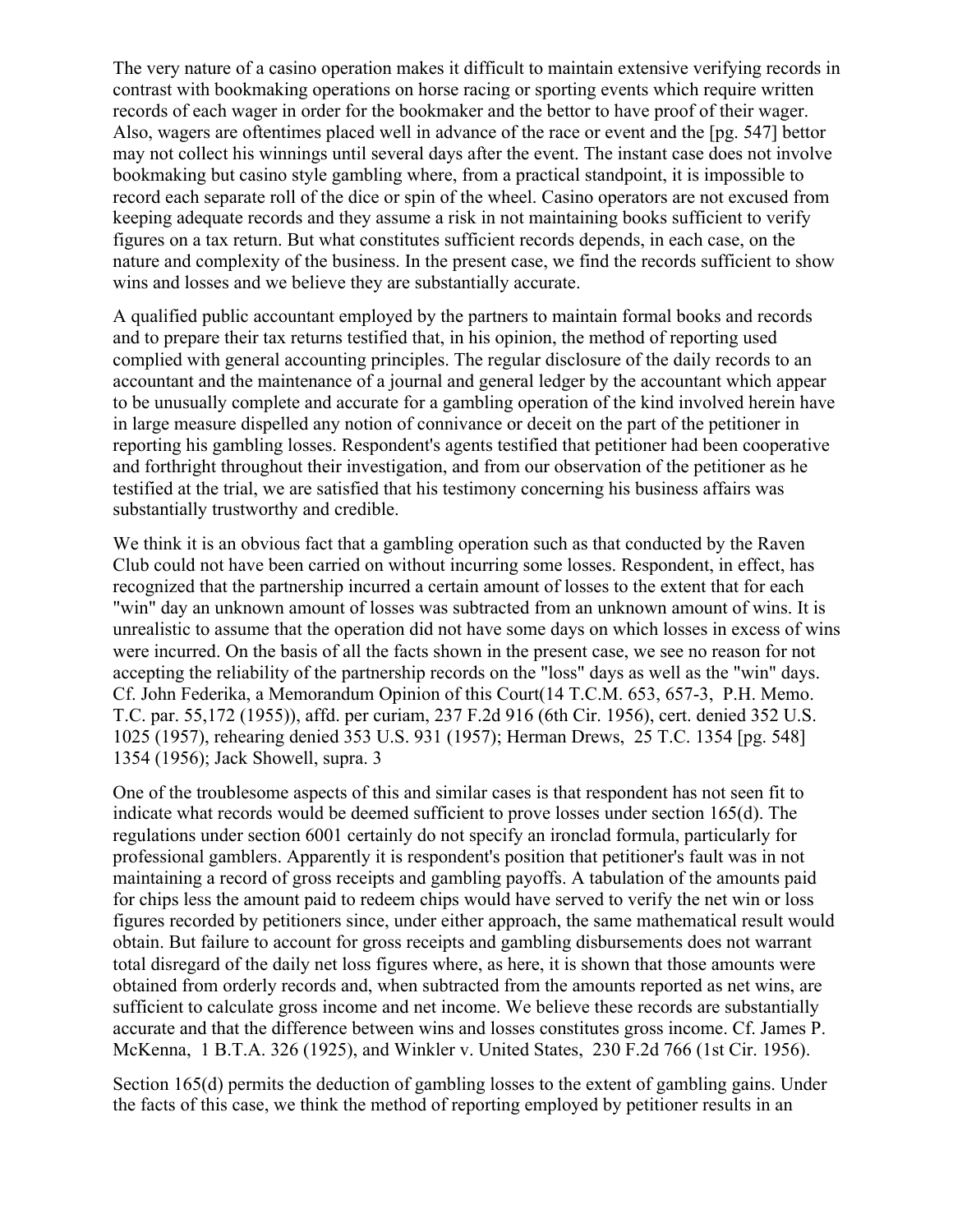accurate computation under that provision. Since there is no dispute as to the character of income, it is unnecessary to consider respondent's contentions under section 702(b).

Although we believe petitioner's computations are substantially accurate, we deem it appropriate to make a minor adjustment under the Cohan rule. 4 This is due to two factors. First, petitioner and his partners could have segregated the slot machine operation from the gaming activities and provided exact data as to winnings from the slot machines. Secondly, although there is no evidence of any irregularities or misappropriations on the part of those handling the "boxes," we think a record of the amount of cash and chips given each boxman at the beginning of play, the amount of cash paid out in redemption of chips, and the [pg. 549] amount of cash and chips in possession of each boxman at the end of play would have furnished more control and perhaps a more reliable record of gains and losses. Absent any defalcations, the result should be the same. For these reasons, and using our best judgment, we have found the partnership had deductible gambling losses as reported in our ultimate findings of fact.

We turn now to the second issue on which respondent bears the burden of proving fraud by clear and convincing evidence. Carter v. Campbell, 264 F.2d 930, 936 (5th Cir. 1959). "The fraud meant is actual, intentional wrongdoing, and the intent required is the specific purpose to evade a tax believed to be owing. Mere negligence does not establish either." Mitchell v. Commissioner, 118 F.2d 308, 310 (5th Cir. 1941).

In attempting to meet this burden respondent has sought to link several events which, he claims, prove fraud on the part of petitioner. First, respondent offered testimony of two revenue agents and a special agent which, taken together, indicated that Denis was issued an "inadequate record notice" in 1962 while operating a gambling establishment in Biloxi known as the Key Club. Secondly, the testimony further indicated that Uchello was formerly a partner in a Biloxi gambling establishment known as the Gay Paree. During an audit of the Gay Paree in 1963, a revenue agent testified that he orally advised Uchello that the records were inadequate, however, the agent also testified that Uchello had terminated his interest in the Gay Paree partnership prior to the audit. Both clubs employed a netting system like, or similar to, the one used by petitioner in determining gaming profits. Since petitioner's partners, Uchello and Denis, had knowledge that more detailed records were required, and since the reporting system used by petitioner was discussed with and approved by all partners, respondent contends that these and surrounding facts create a strong inference that the three active partners wilfully and knowingly maintained books and records designed to conceal essential information as to receipts, disbursements and actual income.

While "direct proof of fraud is seldom possible," Leon Papineau, 28 T.C. 54, 57-58 (1957), we believe the link which respondent has attempted to establish is far too weak and tenuous to constitute clear and convincing evidence for three reasons. First, petitioner denied having knowledge of the notices issued to Denis and Uchello and we believe his testimony. Secondly, the [pg. 550]notice issued to Denis is itself inadequate for us to conclude that he was informed that a netting of wins and losses was improper. The notice states:

Taxpayer failed to keep records of names and addresses of individuals from whom he accepted wagers and to whom he made payments.

Although the taxpayer is apparently not operating at all at the present time, the possibility exists that he may be able to go back into business at some future date.